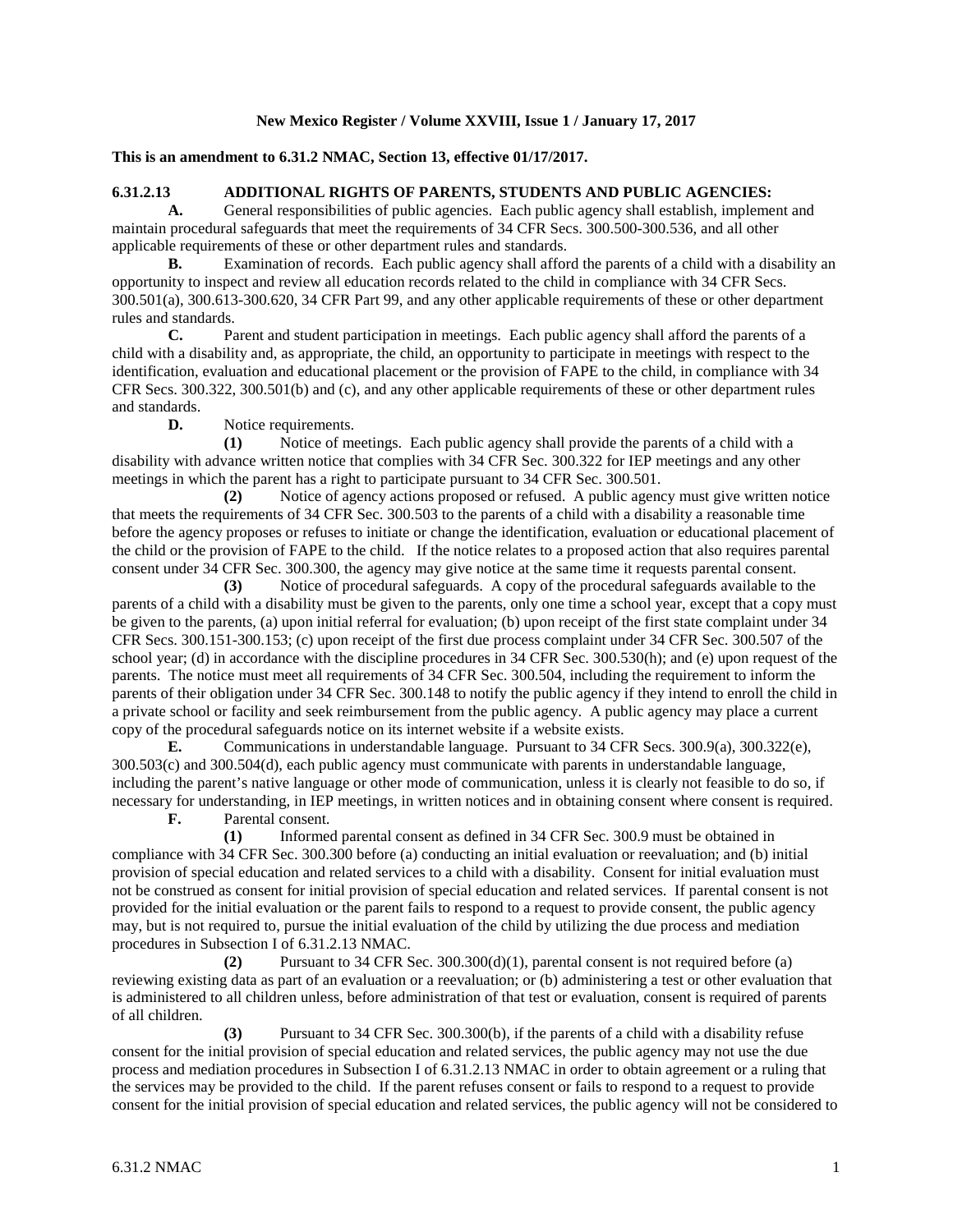be in violation of the requirement to make FAPE available to the child and is not required to convene an IEP team meeting or develop an IEP under 34 CFR Secs. 300.320 and 300.324. All provisions of 34 CFR Sec. 300.300 must be followed with respect to parental consent.

**(4)** Pursuant to 34 CFR Sec. 300.300(c)(2), informed parental consent need not be obtained for reevaluation if the public agency can demonstrate that it has taken reasonable measures to obtain that consent by using procedures consistent with those in 34 CFR Sec. 300.322(d) and the child's parent has failed to respond.

**(5)** Pursuant to 34 CFR Sec. 300.300(d)(3), a public agency may not use a parent's refusal to consent to one service or activity for which consent is required to deny the parent or child any other service, benefit or activity of the public agency, except as required by 34 CFR Part 300.

**(6)** Pursuant to 34 CFR Sec. 300.300(b)(4), parents may revoke consent for the continued provision of all special education and related services for their child. The revocation of consent must be in writing. After providing prior written notice in accordance with 34 CFR Sec. 300.503, the public agency must cease the provision of special education and related services for that child. The public agency may not use the due process and mediation procedures in Subsection I of 6.31.2.13 NMAC in order to obtain agreement or a ruling that services may be provided to the child. The public agency will not be considered to be in violation of the requirement to make FAPE available to the child once consent has been revoked. The public agency will also not be required to convene an IEP team meeting or develop an IEP for the child for further provision of special education and related services.

**G.** Conflict management and resolution.

**(1)** Each public agency shall seek to establish and maintain productive working relationships with the parents of each child the agency serves and to deal constructively with disagreements. Toward that end, each public agency is strongly encouraged to provide appropriate training for staff and parents in skills and techniques of conflict prevention and management and dispute resolution, and to utilize an informal dispute resolution method as set forth under Subparagraph (a) of Paragraph (2) of Subsection G of 6.31.2.13 NMAC to resolve disagreements at the local level whenever practicable.

**(2)** Spectrum of dispute resolution options. To facilitate dispute prevention as well as swift, early conflict resolution whenever possible, the department and the public agency shall ensure that the following range of dispute resolution options is available to parents and public agency personnel.

**(a)** Informal dispute resolution option. If a disagreement arises between parents and a public agency over a student's IEP or educational program, either the parents or the public agency may convene a new IEP meeting at any time to attempt to resolve their differences at the local level, without state-level intervention.

**(b)** Third-party assisted intervention. The special education bureau (SEB) of the department will ensure that mediation is available to parents and public agencies who request such third-party assisted intervention before filing a state-level complaint or a request for a due process hearing. The SEB will honor a request for mediation that:

- **(i)** is in writing;
- **(ii)** is submitted to the SEB;
- **(iii)** is a mutual request signed by both parties or their designated

representatives;

**(iv)** includes a statement of the matter(s) in dispute and a description of any previous attempts to resolve these matters at the local level; and

**(v)** any request that does not contain all of these elements will be declined, with an explanation for the SEB's decision and further guidance, as appropriate.

**(c)** Formal dispute resolution.

**(i)** A state-level complaint may be filed with the SEB of the department by the parents of a child, or by another individual or organization on behalf of a child, as described under Subparagraph (a) of Paragraph (2) of Subsection H of 6.31.2.13 NMAC. Once a complaint has been filed, the parties may agree to convene a FIEP meeting or mediation as described under Paragraph (3) of Subsection H of 6.31.2.13 NMAC.

**(ii)** A request for a due process hearing may be filed by parents or their authorized representative, or by a public agency, as described under Paragraph (5) of Subsection I of 6.31.2.13 NMAC. A resolution session between the parties must be convened by the public agency following a request for a due process hearing, unless the parties agree in writing to waive that option or to convene a mediation instead, as described under Paragraph (8) of Subsection I of 6.31.2.13 NMAC.

**(d)** The Mediation Procedures Act does not apply to mediations conducted under 6.31.2 NMAC.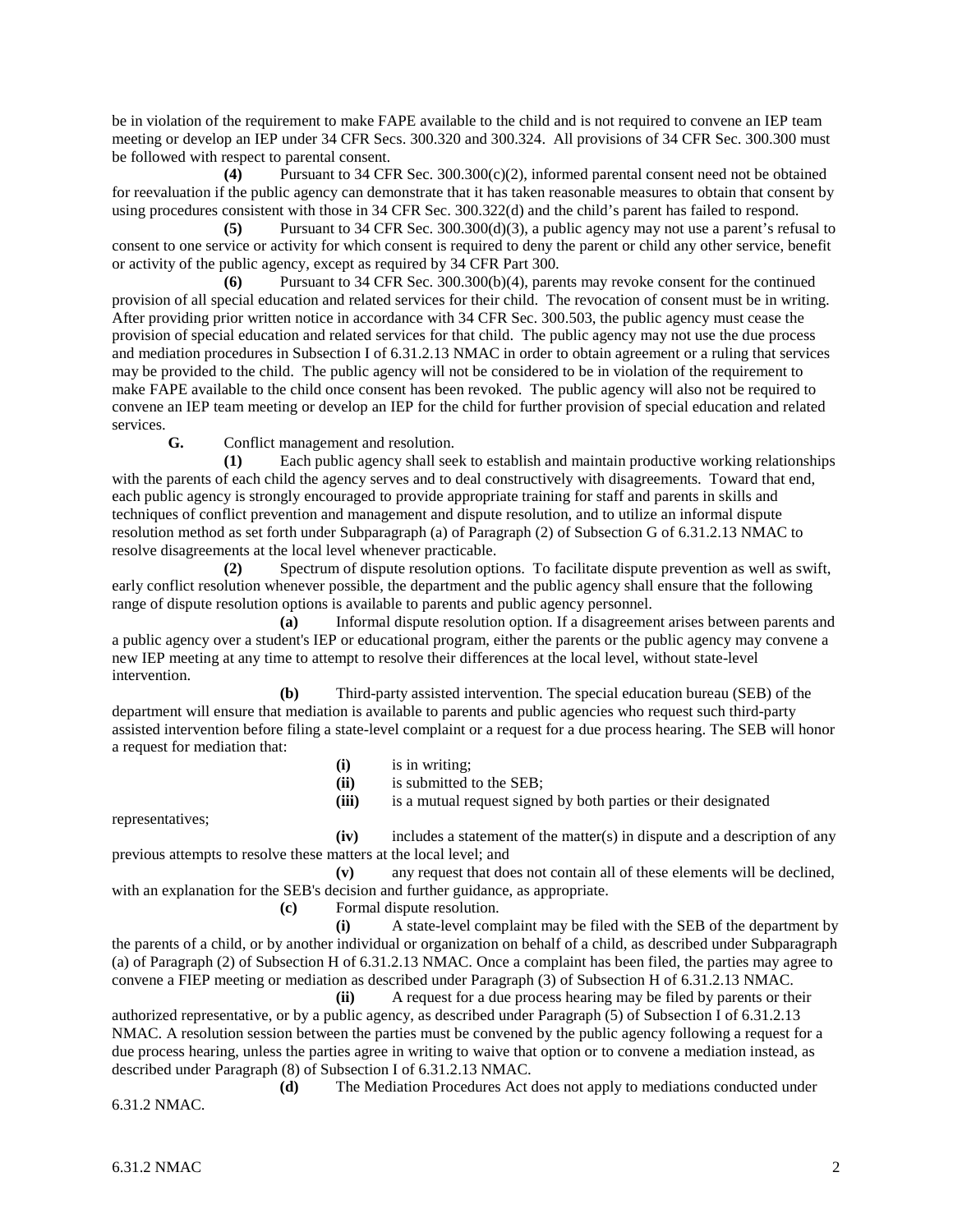**H.** State complaint procedures.

**(1)** Scope and dissemination.

**(a)** This Subsection H of 6.31.2.13 NMAC prescribes procedures to be used in filing and processing complaints alleging the failure of the department or a public agency to comply with state or federal laws or regulations governing programs for children with disabilities under the IDEA or with state statutes or regulations governing educational services for gifted children.

**(b)** The SEB shall disseminate information regarding state complaint procedures to parents and other interested individuals and organizations, as identified by SEB, including parent centers, information centers, advocacy agencies and attorneys, private advocates, independent living centers, and other appropriate entities throughout the state.

**(i)** The SEB shall place documents regarding state complaint procedures in English and Spanish, including state complaint forms, in an easily accessible location on the SEB website.

**(ii)** The SEB shall, on a yearly basis, send an email to all parent centers, information centers, advocacy agencies and attorneys, private advocates, independent living centers, and other appropriate entities throughout the state, as identified by the SEB, to provide information regarding state complaint procedures and to encourage these organizations and individuals to post a link to the SEB website on their website. **(iii)** Upon request by any individual or organization, the SEB shall provide

the information regarding state complaint procedures, as posted on the SEB's website, in print or electronic form. **(2)** Requirements for complaints.

**(a)** The SEB of the department shall accept and investigate complaints from organizations or individuals that raise issues within the scope of this procedure as defined in the preceding Paragraph (1) of Subsection H of 6.31.2.13 NMAC. The complaint must: (i) be in writing; (ii) be submitted to the SEB (or to the secretary of education, in the case of a complaint against the department); (iii) be signed by the complainant or a designated representative and have the complainant's contact information; (iv) if alleging violations with respect to a specific child, include the name and address of the child and the school the child is attending; (v) include a statement that the department or a public agency has violated a requirement of an applicable state or federal law or regulation; (vi) contain a statement of the facts on which the allegation of violation is based; and (vii) include a description of a proposed resolution of the problem to the extent known. Any complaint that does not contain each of these elements will be declined, with an explanation for the SEB's decision and further guidance, as appropriate.

**(b)** If the complaint alleges violations with respect to a specific child, the complaint must include the information required by 34 CFR 300.153(b)(4).

**(c)** The party filing the complaint must forward a copy of the complaint to the public agency serving the child at the same time the party files the complaint with the SEB of the department.

**(d)** Pursuant to 34 CFR Sec. 300.153(c), the complaint must allege a violation that occurred not more than one year before the date the complaint is received by the SEB in accordance with Subparagraph (a) of Paragraph (2) of Subsection H of 6.31.2.13 NMAC.

**(3)** Preliminary meeting.

**(a)** FIEP meeting: mediation. Parties to a state-level complaint may choose to convene a FIEP meeting or mediation. To do so, the public agency must (and the parent may) notify the SEB of the department in writing within 1 business day of reaching their decision to jointly request one of these ADR options. A FIEP meeting or mediation shall be completed not later than 14 days after the assignment of the IEP facilitator or mediator by the SEB, unless a brief extension is granted by the SEB based on exceptional circumstances. Each session in the FIEP or mediation process must be scheduled in a timely manner and must be held in a location that is convenient to the parties to the complaint.

**(b)** Mediation requirements. If the parties choose to use mediation, the following requirements apply.

**(i)** Discussions that occur during the mediation process must be confidential and may not be used as evidence in any subsequent due process hearings or civil proceedings. **(ii)** Any mediated agreement must state that all discussions that occurred

during the mediation process shall be confidential and may not be used as evidence in any subsequent due process hearing or civil proceeding. Any such agreement must also be signed by both the parent and a representative of the agency who has the authority to bind such agency, and shall be enforceable in any state court of competent jurisdiction or in a district court of the United States.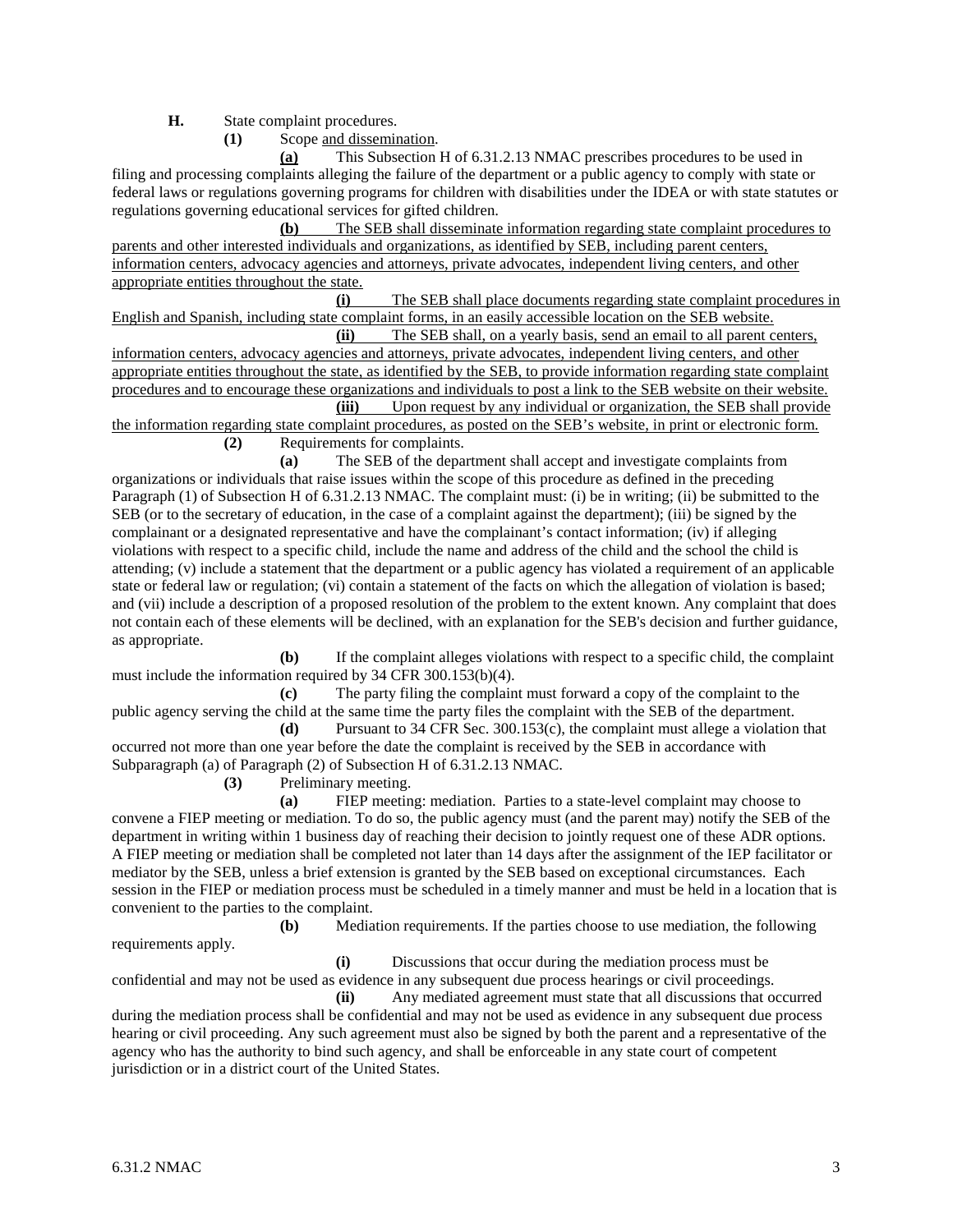**(iii)** If a mediated agreement involves IEP-related issues, the agreement must state that the public agency will subsequently convene an IEP meeting to inform the student's service providers of their responsibilities under that agreement, and revise the student's IEP accordingly.

**(iv)** The mediator shall transmit a copy of the written mediation agreement to each party within 7 days of the meeting at which the agreement was concluded. A mediation agreement involving a claim or issue that later goes to a due process hearing may be received in evidence if the hearing officer rules that part or all of the agreement is relevant to one or more IDEA issues that are properly before the hearing officer for decision.

**(v)** Each session in the mediation process must be scheduled in a timely manner and must be held in a location that is convenient to the parties to the dispute.

**(vi)** Any other requirement provided in 34 CFR 300.506(b) that is not otherwise provided herein.

**(4)** Complaints and due process hearings on the same issues. Pursuant to 34 CFR Sec. 300.152(c).

**(a)** The SEB of the department shall set aside any part of a written complaint that is also the subject of a due process hearing under Subsection I of 6.31.2.13 NMAC until the conclusion of the hearing and any civil action. Any issue in the complaint that is not a part of the due process hearing or civil action will be resolved by the SEB as provided in Subsection H of 6.31.2.13 NMAC.

**(b)** If an issue is raised in a complaint that has previously been decided in a due process hearing involving the same parties, the hearing decision is binding and the SEB must inform the complainant to that effect.

**(c)** A complaint alleging a public agency's failure to implement a due process decision will be resolved by the SEB as provided in this Subsection H of 6.31.2.13 NMAC.

**(5)** Complaints against public agencies.

**(a)** Impartial review. Upon receipt of a complaint that meets the requirements of Paragraph (2) of Subsection H of 6.31.2.13 NMAC above, the SEB of the department shall:

**(i)** undertake an impartial investigation which shall include complete review of all documentation presented and may include an independent on-site investigation, if determined necessary by the SEB;

**(ii)** give the complainant the opportunity to submit additional information, either orally or in writing, about the allegations in the complaint;

**(iii)** provide the public agency with the opportunity to respond to the allegations in the complaint; and

**(iv)** review all relevant information and make an independent determination as to whether the public agency is violating a requirement of an applicable state or federal statute or regulation.

**(b)** Decision. A written decision which includes findings of fact, conclusions, and the reasons for the decision and which addresses each allegation in the complaint shall be issued by the SEB and mailed to the parties within sixty (60) days of receipt of the written complaint, regardless of whether or not the parties agree to convene a FIEP meeting, or mediation. Such decision shall further include procedures for effective implementation of the final decision, if needed, including technical assistance, negotiations, and if corrective action is required, such action shall be designated and shall include the timeline for correction and the possible consequences for continued noncompliance.

**(c)** Failure or refusal to comply. If the public agency fails or refuses to comply with the applicable law or regulations, and if the noncompliance or refusal to comply cannot be corrected or avoided by informal means, compliance may be effected by the department by any means authorized by state or federal laws or regulations. The department shall retain jurisdiction over the issue of noncompliance with the law or regulations and shall retain jurisdiction over the implementation of any corrective action required.

**(6)** Complaints against the department. If the complaint concerns a violation by the department and: is submitted in writing to the secretary of education; is signed by the complainant or a designated representative; includes a statement that the department has violated a requirement of an applicable state or federal law or regulation; contains a statement of facts on which the allegation of violation is based, and otherwise meets the requirements of Paragraph (2) of Subsection H of 6.31.2.13 NMAC, the secretary of education or designee shall appoint an impartial person or impartial persons to conduct an investigation.

**(a)** Investigation. The person or persons appointed shall: acknowledge receipt of the complaint in writing; undertake an impartial investigation which shall include a complete review of all documentation presented and may include an independent onsite investigation, if necessary; give the complainant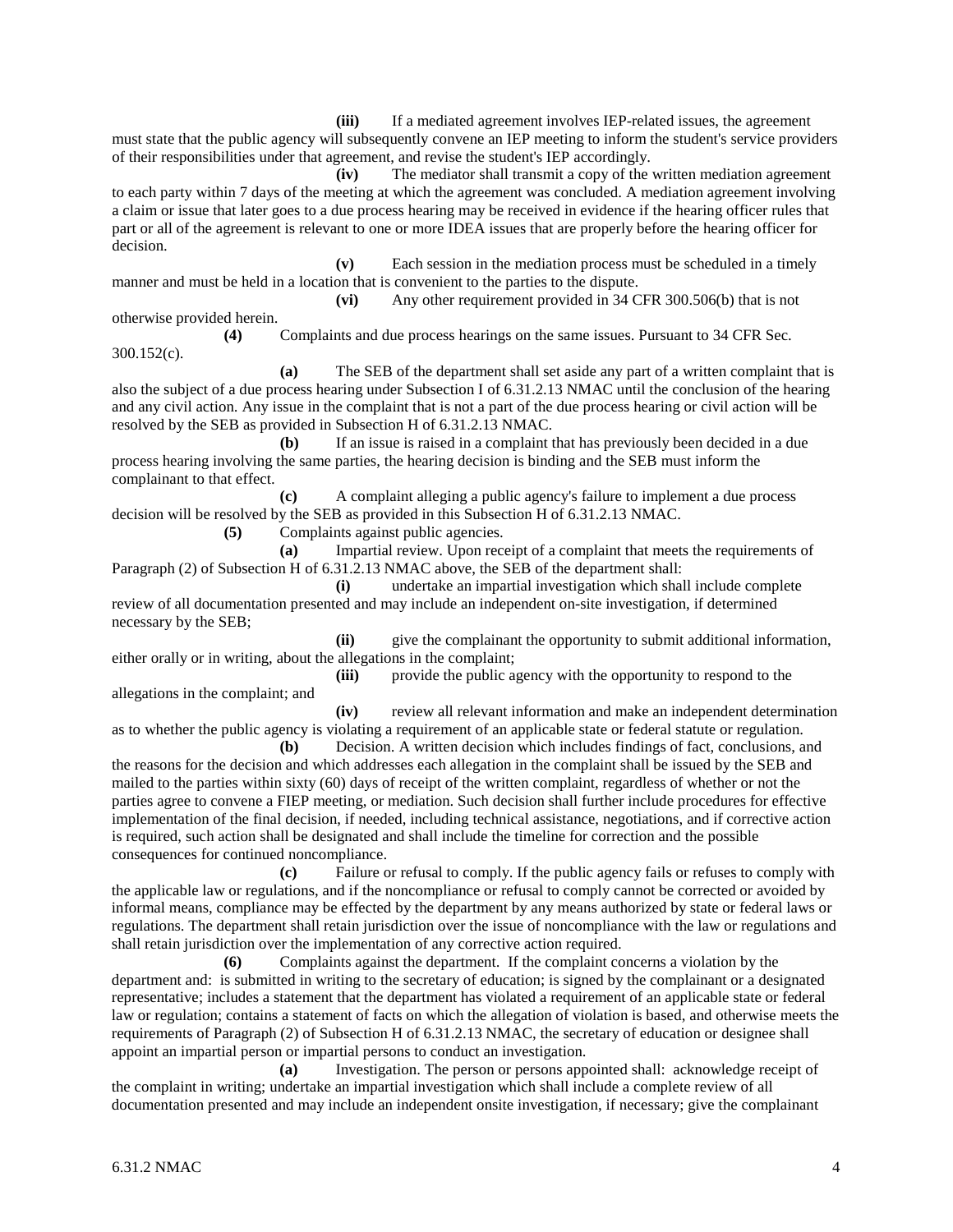the opportunity to submit additional information, either orally or in writing, about the allegations in the complaint; provide the department with the opportunity to respond to the complaint; and review all relevant information and make an independent determination as to whether the department is violating a requirement of an applicable state or federal statute or regulation.

**(b)** Decision. A written decision, including findings of fact, conclusions, recommendations for corrective action, and the reasons for the decision and addressing each allegation in the complaint, shall be issued by the person or persons appointed pursuant to this paragraph and mailed to the parties within sixty (60) days of receipt of the written complaint. The person appointed pursuant to this paragraph has no authority to order rulemaking by the department.

**(7)** Extension of time limit. An extension of the time limit under Subparagraph (b) of Paragraph (5) or Subparagraph (b) of Paragraph (6) of this Subsection H of 6.31.2.13 NMAC shall be permitted by the SEB of the department only if exceptional circumstances exist with respect to a particular complaint or if the parent or any other party filing a complaint and the public agency involved agree to extend the time to engage in mediation or a FIEP meeting.

**(8)** Conflicts with federal laws or regulations. If any federal law or regulation governing any federal program subject to this regulation affords procedural rights to a complainant which exceed those set forth in Subsection H of 6.31.2.13 NMAC for complaints within the scope of these rules, such statutory or regulatory right(s) shall be afforded to the complainant. In acknowledging receipt of such a complaint, the SEB shall set forth the procedures applicable to that complaint.<br>
I. Due process hearings.

Due process hearings.

**(1)** Scope. This Subsection I of 6.31.2.13 NMAC establishes procedures governing impartial due process hearings for the following types of cases:

**(a)** requests for due process in IDEA cases governed by 34 CFR Secs. 300.506- 300.518 and 300.530-300.532; and

**(b)** claims for gifted services.

**(2)** Definitions. In addition to terms defined in 34 CFR Part 300 and 6.31.2.7 NMAC, the following definitions apply to this Subsection I of 6.31.2.13 NMAC.

**(a)** "Expedited hearing" means a hearing that is available on request by a parent or a public agency under 34 CFR Secs. 300.532(c) and is subject to the requirements of 34 CFR Sec. 300.532(c).

**(b)** "Gifted services" means special education services to gifted children as defined in Subsection A of 6.31.2.12 NMAC.

**(c)** "Transmit" means to mail, send by electronic mail or telecopier (facsimile machine) or hand deliver a written notice or other document and obtain written proof of delivery by one of the following means:

**(i)** an electronic mail system's confirmation of a completed transmission to an e-mail address that is shown to be valid for the individual to whom the transmission was sent;

**(ii)** a telecopier machine's confirmation of a completed transmission to a number which is shown to be valid for the individual to whom the transmission was sent;

**(iii)** a receipt from a commercial or government carrier showing to whom the article was delivered and the date of delivery;

**(iv)** a written receipt signed by the secretary of education or designee showing to whom the article was hand-delivered and the date delivered; or

**(v)** a due process final decision to any party not represented by counsel in a due process hearing by the U.S. postal service, certified mail, return receipt requested, showing to whom the articles was delivered and the date of delivery.

**(3)** Bases for requesting hearing. A parent or public agency may initiate an impartial due process hearing on the following matters:

**(a)** the public agency proposes to initiate or change the identification, evaluation, or educational placement of the child or the provision of FAPE to the child;

**(b)** the public agency refuses to initiate or change the identification, evaluation or educational placement of the child or the provision of FAPE to the child;

**(c)** the public agency proposes or refuses to initiate or change the identification, evaluation or educational placement of, or services to, a child who needs or may need gifted services.

**(4)** Bases for requesting expedited hearing.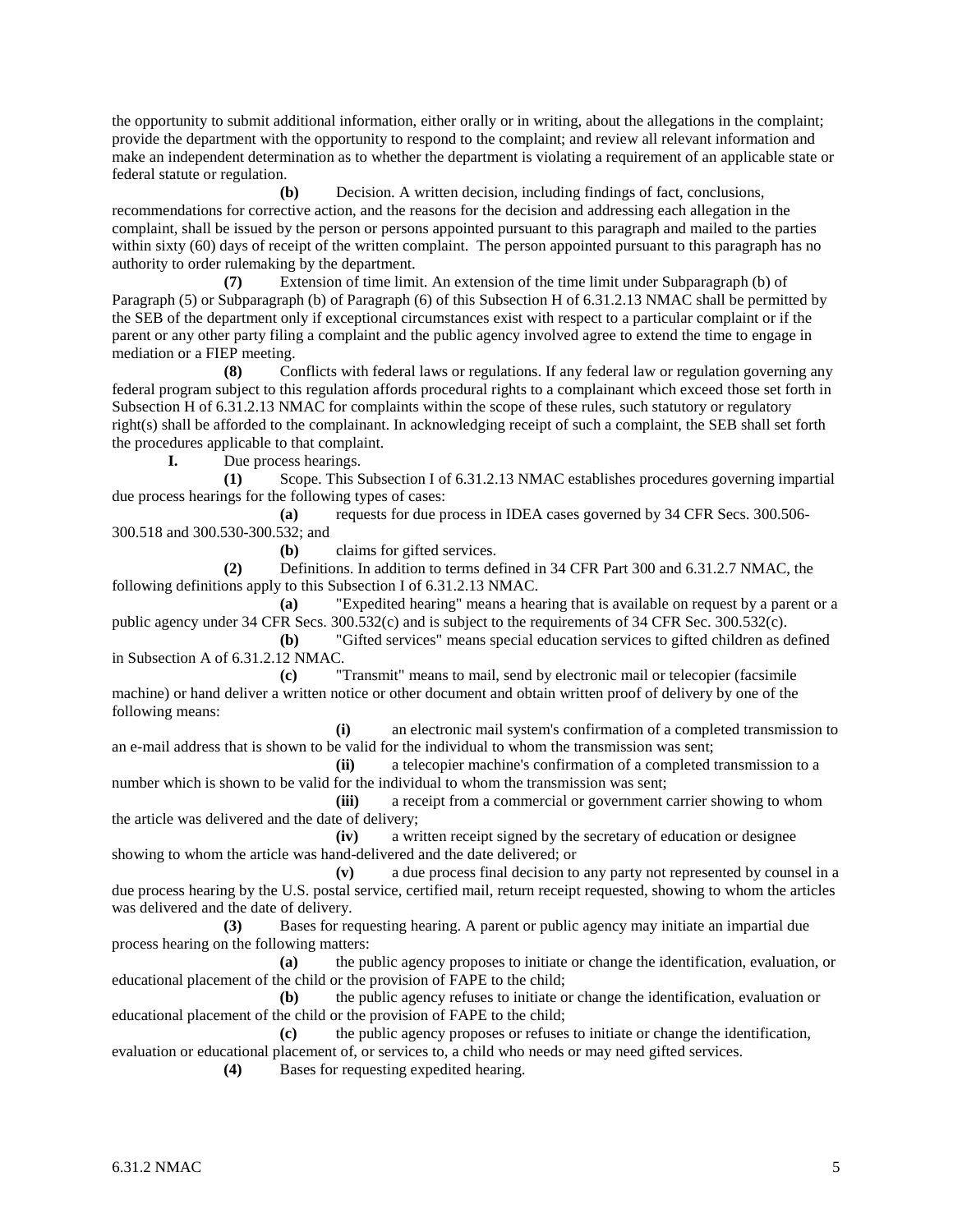**(a)** Pursuant to 34 CFR Sec. 300.532 and 20 USC Sec. 1415(k)(3), a parent may request an expedited hearing to review any decision regarding placement or a manifestation determination under 34 CFR Secs. 300.530-300.531.

**(b)** Pursuant to 34 CFR Sec. 300.532(c) and 20 USC Sec. 1415(k)(3), a public agency may request an expedited hearing if it believes that maintaining the current placement of a child is substantially likely to result in injury to the child or others.

**(5)** Request for hearing. A parent requesting a due process hearing shall transmit written notice of the request to the public agency whose actions are in question and to the SEB of the department. A public agency requesting a due process hearing shall transmit written notice of the request to the parent(s) and to the SEB of the department. The written request shall state with specificity the nature of the dispute and shall include:

**(a)** the name of the child;

**(b)** the address of the residence of the child (or available contact information in the

case of a homeless child);

**(c)** the name of the school the child is attending;

**(d)** the name of the public agency, if known;

**(e)** the name and address of the party making the request (or available contact information in the case of a homeless party);

**(f)** a description of the nature of the problem of the child relating to the proposed or refused initiation or change, including facts relating to the problem;

**(g)** a proposed resolution of the problem to the extent known and available to the party requesting the hearing at the time;

**(h)** a request for an expedited hearing must also include a statement of facts sufficient to show that a requesting parent or public agency is entitled to an expedited hearing under 34 CFR Secs. 300.532(c) or 20 USC Sec. 1415(k)(3);

**(i)** a request for a hearing must be in writing and signed and dated by the parent or the authorized public agency representative; an oral request made by a parent who is unable to communicate by writing shall be reduced to writing by the public agency and signed by the parent;

**(j)** a request for hearing filed by or on behalf of a party who is represented by an attorney shall include a sufficient statement authorizing the representation; a written statement on a client's behalf that is signed by an attorney who is subject to discipline by the New Mexico supreme court for a misrepresentation shall constitute a sufficient authorization; and

**(k)** a party may not have a hearing on a due process complaint until the party, or the attorney representing the party, files a due process complaint that meets the requirements of this paragraph. **(6)** Response to request for hearing.

**(a)** A request for a hearing shall be deemed to be sufficient unless the party

receiving the notice of request notifies the hearing officer and the other party in writing that the receiving party believes the request has not met the requirements of Paragraph (5) of Subsection I of 6.31.2.13 NMAC.

**(b)** Public agency response.

**(i)** In general. If the public agency has not sent a prior written notice to the parent regarding the subject matter contained in the parent's due process hearing request, such public agency shall, within 10 days of its receipt of the request, send to the parent a response that meets the requirements of 34 CFR Sec.  $300.508(e)$  and 20 USC Sec.  $1415(c)(2)(B)(i)$ . This requirement presents an additional opportunity for parties to clarify and potentially resolve their dispute(s).

**(ii)** Sufficiency. A response filed by a public agency pursuant to (i) of Subparagraph (b) of Paragraph (6) shall not be construed to preclude such public agency from asserting that the parent's due process hearing request was insufficient where appropriate.

**(c)** Other party response. Except as provided in Subparagraph (b) of Paragraph (6) of Subsection I of 6.31.2.13 NMAC above, the non-complaining party shall, within 10 days of its receipt of the request for due process, send to the requesting party a response that specifically addresses the issues raised in the hearing request. This requirement also presents an opportunity to clarify and potentially resolve disputed issues between the parties.

**(d)** A party against whom a due process hearing request is filed shall have a maximum of 15 days after receiving the request to provide written notification to the hearing officer of insufficiency under Subparagraph (a) of Paragraph (6) of Subsection I of 6.31.2.13 NMAC. The 15 day timeline for the public agency to convene a resolution session under Paragraph (8) of Subsection I of 6.31.2.13 NMAC below runs at the same time as the 15 day timeline for filing notice of insufficiency.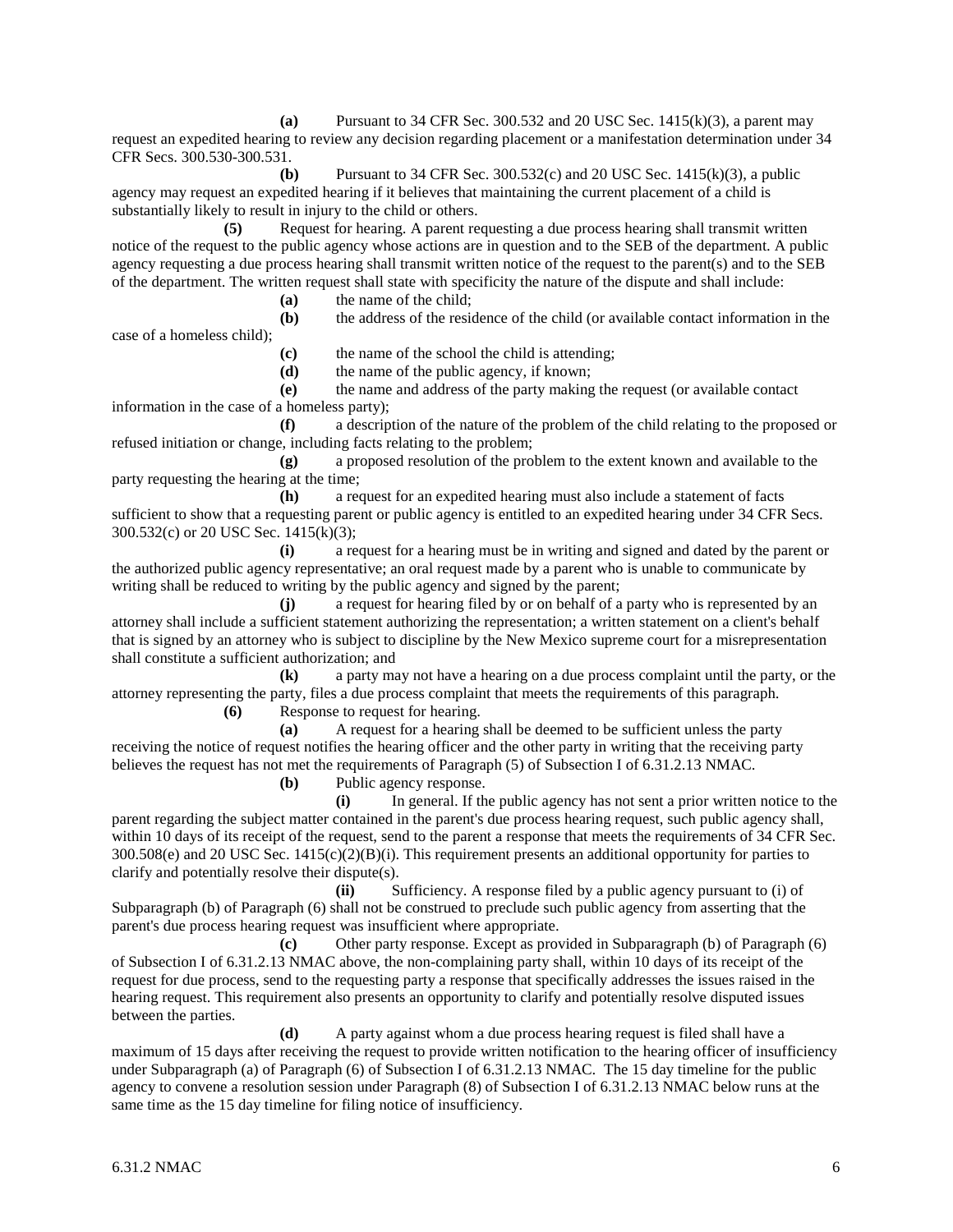**(e)** Determination. Within five days of receipt of a notice of insufficiency under Subparagraph (d) of Paragraph (6) of Subsection I of 6.31.2.13 NMAC above, the hearing officer shall make a determination on the face of the due process request of whether it meets the requirements of Paragraph (5) of Subsection I of 6.31.2.13 NMAC, and shall immediately notify the parties in writing of such determination. **(f)** Amended due process request. A party may amend its due process request only

**(i)** the other party consents in writing to such amendment and is given the opportunity to resolve the complaint through a meeting held pursuant to Paragraph (8) of Subsection I of 6.31.2.13 NMAC; or

**(ii)** the hearing officer grants permission, except that the hearing officer may only grant such permission at any time not later than 5 days before a due process hearing occurs.

**(g)** Applicable timeline. The applicable timeline for a due process hearing under this part shall recommence at the time the party files an amended notice, including the timeline under Paragraph (8) of Subsection I of 6.31.2.13 NMAC.

**(7)** Duties of the SEB of the department. Upon receipt of a written request for due process, the SEB shall:

**(a)** appoint a qualified and impartial hearing officer who meets the requirements of 34 CFR Sec. 300.511(c) and 20 USC Sec. 1415(f)(3)(A);

**(b)** arrange for the appointment of a qualified and impartial mediator or IEP facilitator pursuant to 34 CFR Sec. 300.506 to offer ADR services to the parties;

**(c)** inform the parent in writing of any free or low-cost legal and other relevant services available in the area; the SEB shall also make this information available whenever requested by a parent; and

**(d)** inform the parent that in any action or proceeding brought under 20 USC Sec. 1415, a state or federal court, in its discretion and subject to the further provisions of 20 USC Sec. 1415(g)(3)(b) and 34 CFR Sec. 300.517, may award reasonable attorneys' fees as part of the costs to a prevailing party;

**(e)** the SEB shall also:

of their qualifications;

if:

**(i)** keep a list of the persons who serve as hearing officers and a statement

**(ii)** appoint another hearing officer if the initially appointed hearing officer excuses himself or herself from service;

**(iii)** ensure that mediation and FIEP meetings are considered as voluntary and are not used to deny or delay a parent's right to a hearing; and

**(iv)** ensure that within forty-five (45) days of commencement of the timeline for a due process hearing, a final written decision is reached and a copy transmitted to the parties, unless one or more specific extensions of time have been granted by the hearing officer at the request of either party (or at the joint request of the parties, where the reason for the request is to allow the parties to pursue an ADR option);

**(f)** following the decision, the SEB shall, after deleting any personally identifiable information, transmit the findings and decision to the state IDEA advisory panel and make them available to the public upon request.

**(8)** Preliminary meeting.

**(a)** Resolution session. Before the opportunity for an impartial due process hearing under Paragraphs (3) or (4) of Subsection I of 6.31.2.13 NMAC above, the public agency shall convene a resolution session with the parents and the relevant member or members of the IEP team who have specific knowledge of the facts identified in the due process request, unless the parents and the public agency agree in writing to waive such a meeting, or agree to use the mediation process instead. The resolution session:

**(i)** shall occur within 15 days of the respondent's receipt of a request for due process;

**(ii)** shall include a representative of the public agency who has decision-

making authority on behalf of that agency;

accompanied by an attorney; and

**(iii)** may not include an attorney of the public agency unless the parent is

**(iv)** shall provide an opportunity for the parents of the child and the public agency to discuss the disputed issue(s) and the facts that form the basis of the dispute, in order to attempt to resolve the dispute;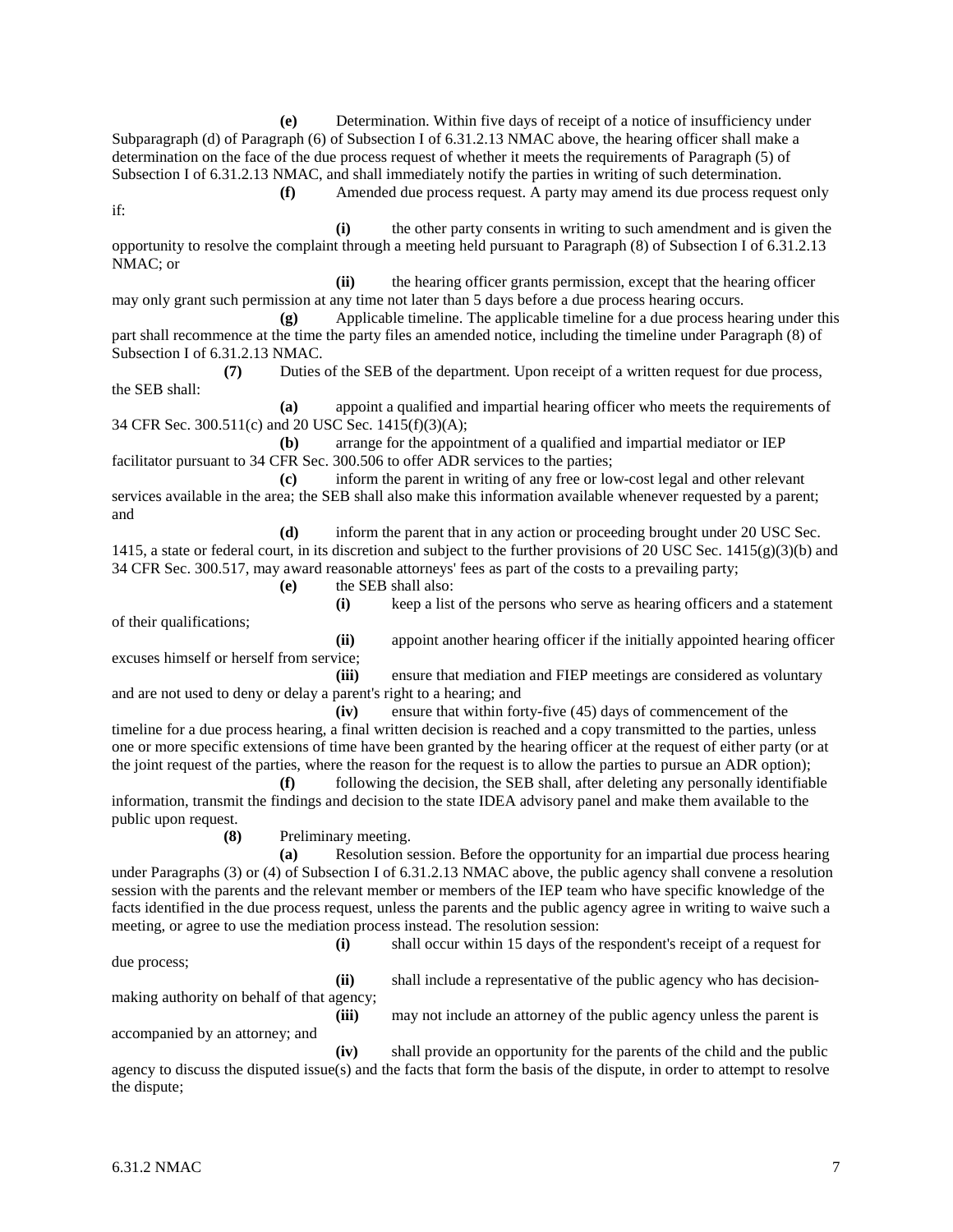**(v)** if the parties desire to have their discussions in the resolution session remain confidential, they may agree in writing to maintain the confidentiality of all discussions and that such discussions cannot later be used as evidence in the due process hearing or any other proceeding; and

**(vi)** if an agreement is reached following a resolution session, the parties shall execute a legally binding agreement that is signed by both the parent and a representative of the agency who has the authority to bind that agency, and which is enforceable in any state court of competent jurisdiction or in a district court of the United States; if the parties execute an agreement pursuant to a resolution session, a party may void this agreement within three business days of the agreement's execution; further, if the resolution session participants reach agreement on any IEP-related matters, the binding agreement must state that the public agency will subsequently convene an IEP meeting to inform the student's service providers of their responsibilities under that agreement, and revise the student's IEP accordingly.

**(b)** FIEP meeting; mediation. Parties to a due process hearing may choose to convene a FIEP meeting or mediation instead of a resolution session. To do so, the party filing the request for the hearing must (and the responding party may) notify the hearing officer in writing within one business day of the parties' decision to jointly request one of these options. A FIEP meeting or mediation shall be completed not later than 14 days after the assignment of the IEP facilitator or mediator by the SEB, unless, upon joint request by the parties, an extension is granted by the hearing officer. Each session in the FIEP or mediation process must be scheduled in a timely manner and must be held in a location that is convenient to the parties to the hearing. The requirements for mediation, as set forth at Subparagraph (c) of Paragraph (3) of Subsection H of 6.31.2.13 NMAC, apply to mediation in this context, as well.

**(c)** Applicable timelines.

**(i)** If the parties agree to convene a resolution session, the applicable timelines for the due process hearing shall be suspended for up to 30 days from the date the due process request was received by the SEB (except in the case of an expedited hearing), and the meeting shall proceed according to the requirements set forth under Subparagraph (a) of Paragraph (8) of Subsection I of 6.31.2.13 NMAC above.

**(ii)** If the parties agree to convene a FIEP meeting or mediation, the public agency shall contact the person or entity identified by the SEB to arrange for mediation or a FIEP meeting, as appropriate. Except for expedited hearings, the parties to the FIEP meeting or mediation process may jointly request that the hearing officer grant a specific extension of time for the prehearing conference and for completion of the hearing beyond the 45 day period for issuance of the hearing decision. The hearing officer may grant such extensions in a regular case but may not exceed the 20 school day deadline in an expedited case.

**(iii)** If the parties agree to waive all preliminary meeting options and proceed with the due process hearing, the hearing officer shall send written notification to the parties that the applicable timelines for the due process hearing procedure shall commence as of the date of that notice. The hearing officer shall thereafter proceed with the prehearing procedures, as set forth under Paragraph (12) of Subsection I of 6.31.2.13 NMAC.

**(d)** Resolution. Upon resolution of the dispute, the party who requested the due process hearing shall transmit a written notice informing the hearing officer and the SEB that the matter has been resolved and withdrawing the request for hearing. The hearing officer shall transmit an appropriate order of dismissal to the parties and the SEB.

**(e)** Hearing. If the parties convene a resolution session and they have not resolved the disputed issue(s) within 30 days of the receipt of the due process request by the SEB in a non-expedited case, the public agency shall (and the parents may) notify the hearing officer in writing within one business day of reaching this outcome. The hearing officer shall then promptly notify the parties in writing that the due process hearing shall proceed and all applicable timelines for a hearing under this part shall commence as of the date of such notice.

300.510(b) and (c).

**(f)** Further adjustments to the timelines may be made as provided in 34 CFR Sec.

**(g)** The resolution of disputes by mutual agreement is strongly encouraged and nothing in these rules shall be interpreted as prohibiting the parties from engaging in settlement discussions at any time before, during or after an ADR meeting, a due process hearing or a civil action.

**(9)** Hearing officer responsibility and authority. Hearing officers shall conduct proceedings under these rules with due regard for the costs and other burdens of due process proceedings for public agencies, parents and students. In that regard, hearing officers shall strive to maintain a reasonable balance between affording parties a fair opportunity to vindicate their IDEA rights and the financial and human costs of the proceedings to all concerned. Accordingly, each hearing officer shall exercise such control over the parties, proceedings and the hearing officer's own practices as he deems appropriate to further those ends under the circumstances of each case.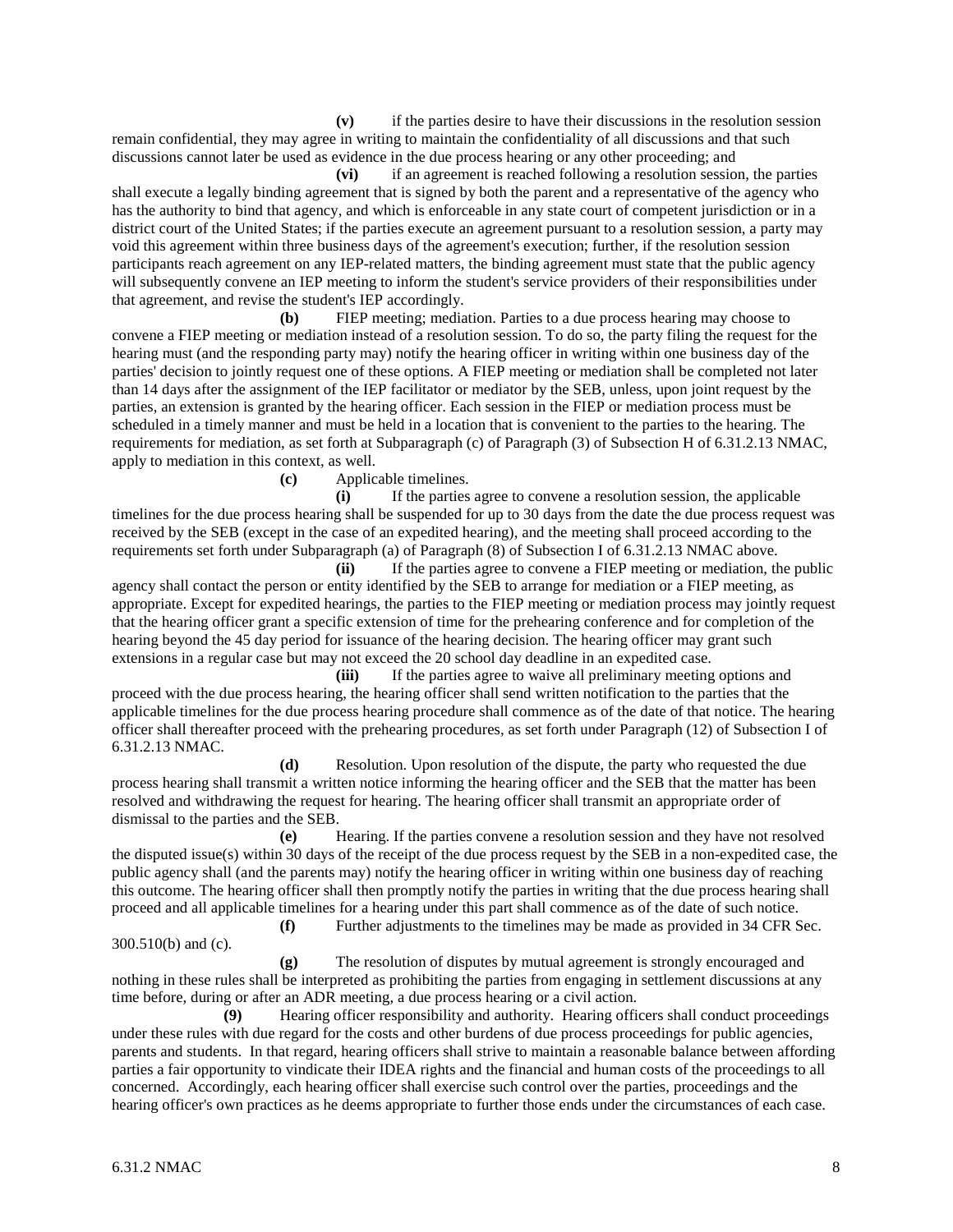In particular, and without limiting the generality of the foregoing, the hearing officer, at the request of a party or upon the hearing officer's own initiative and after the parties have had a reasonable opportunity to express their views on disputed issues:

**(a)** shall ensure by appropriate orders that parents and their duly authorized representatives have timely access to records and information under the public agency's control which are reasonably necessary for a fair assessment of the IDEA issues raised by the requesting party;

**(b)** shall limit the issues for hearing to those permitted by the IDEA which the hearing officer deems necessary for the protection of the rights that have been asserted by the requesting party in each case;

**(c)** may issue orders directing the timely production of relevant witnesses, documents or other information within a party's control, protective orders or administrative orders to appear for hearings, and may address a party's unjustified failure or refusal to comply by appropriate limitations on the claims, defenses or evidence to be considered;

**(d)** shall exclude evidence that is irrelevant, immaterial, unduly repetitious or excludable on constitutional or statutory grounds or on the basis of evidentiary privilege recognized in federal courts or the courts of New Mexico;

**(e)** may issue such other orders and make such other rulings, not inconsistent with express provisions of these rules or the IDEA, as the hearing officer deems appropriate to control the course, scope and length of the proceedings while ensuring that the parties have a fair opportunity to present and support all allowable claims and defenses that have been asserted; and

**(f)** shall not permit non-attorneys to represent parties at due process hearings. **(10)** Duties of the hearing officer. The hearing officer shall excuse himself or herself from serving in a hearing in which he or she believes a personal or professional bias or interest exists which conflicts with his or her objectivity. The hearing officer shall:

**(a)** make a determination regarding the sufficiency of a request for due process within 5 days of receipt of any notice of insufficiency, and notify the parties of this determination in writing;

**(b)** schedule an initial prehearing conference within 14 days of commencement of the timeline for a due process hearing, or as soon as reasonably practicable in an expedited case pursuant to Paragraph (12) of Subsection I of 6.31.2.13 NMAC below;

**(c)** reach a decision, which shall include written findings of fact, conclusions of law, and reasons for these findings and conclusions and shall be based solely on evidence presented at the hearing; **(d)** transmit the decision to the parties and to the SEB within 45 days of the

commencement of the timeline for the hearing, unless a specific extension of time has been granted by the hearing officer at the request of a party to the hearing, or at the joint request of the parties where the reason for the request is to permit the parties to pursue an ADR option; for an expedited hearing, no extensions or exceptions beyond the timeframe provided in Subparagraph (a) of Paragraph (19) of Subsection I of 6.31.2.13 NMAC;

**(e)** the hearing officer may reopen the record for further proceedings at any time before reaching a final decision after transmitting appropriate notice to the parties; the hearing is considered closed and final when the written decision is transmitted to the parties and to the SEB; and

**(f)** the decision of the hearing officer is final, unless a party brings a civil action as set forth in Paragraph (24) of Subsection I of 6.31.2.13 NMAC below.

**(11)** Withdrawal of request for hearing. A party may unilaterally withdraw a request for due process at any time before a decision is issued. A written withdrawal that is transmitted to the hearing officer, and the other party at least two business days before a scheduled hearing, shall be without prejudice to the party's right to file a later request on the same claims, which shall ordinarily be assigned to the same hearing officer. A withdrawal that is transmitted or communicated within two business days of the scheduled hearing shall ordinarily be with prejudice to the party's right to file a later request on the same claims unless the hearing officer orders otherwise for good cause shown. A withdrawal that is entered during or after the hearing but before a decision is issued shall be with prejudice. In any event, the hearing officer shall enter an appropriate order of dismissal.

**(12)** Prehearing procedures. Unless extended by the hearing officer at the request of a party, within 14 days of the commencement of the timeline for a due process hearing and as soon as is reasonably practicable in an expedited case, the hearing officer shall conduct an initial prehearing conference with the parent and the public agency to:

**(a)** identify the issues (disputed claims and defenses) to be decided at the hearing

and the relief sought;

**(b)** establish the hearing officer's jurisdiction over IDEA and gifted issues;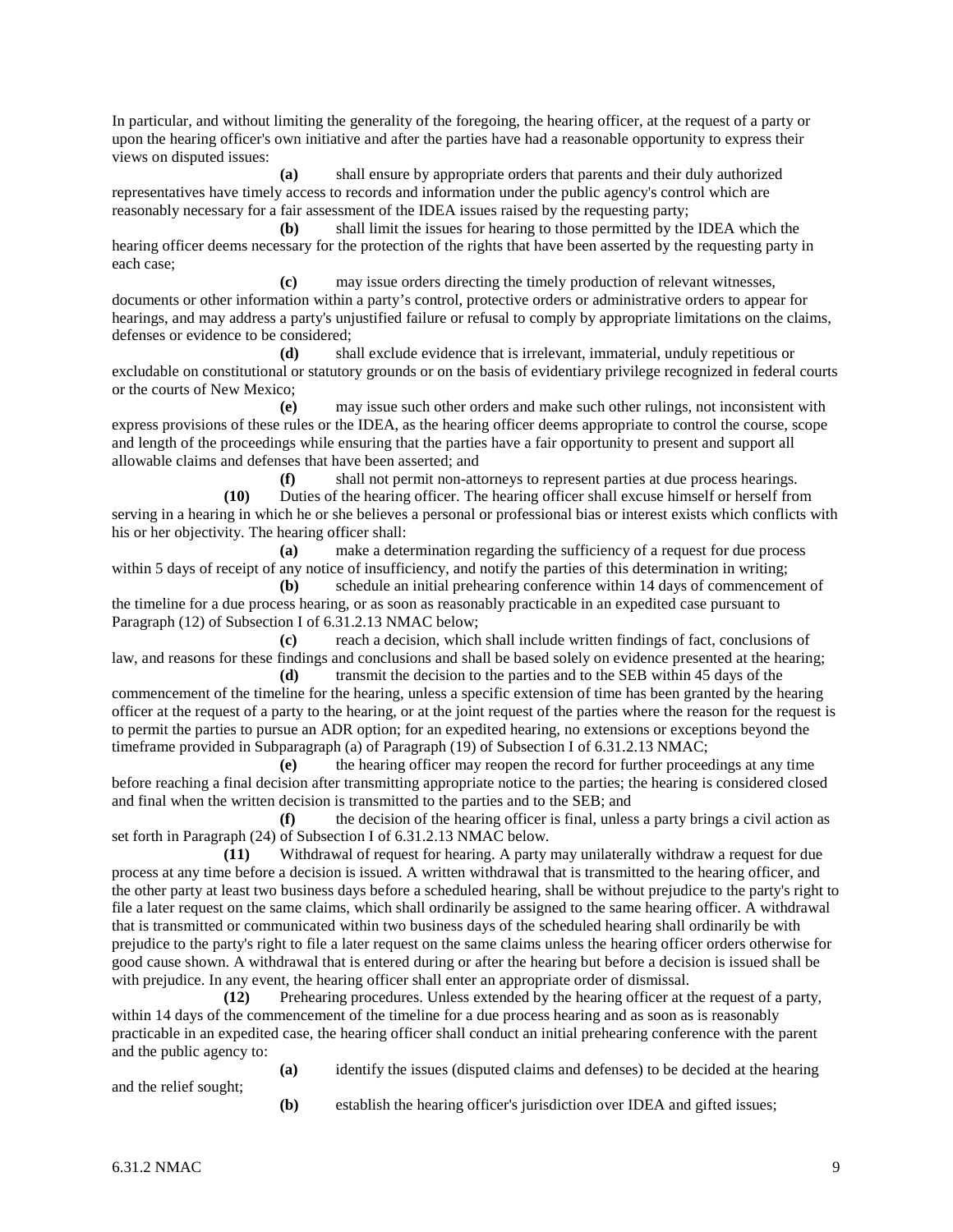**(c)** determine the status of the resolution session, FIEP meeting or mediation between the parties, and determine whether an additional prehearing conference will be necessary as a result;

**(d)** review the hearing rights of both parties, as set forth in Paragraphs (15) and (16) of Subsection I of 6.31.2.13 NMAC below, including reasonable accommodations to address an individual's need for an interpreter at public expense;

**(e)** review the procedures for conducting the hearing;

**(f)** set a date, time and place for the hearing that is reasonably convenient to the parents and child involved; the hearing officer shall have discretion to determine the length of the hearing, taking into consideration the issues presented;

**(g)** determine whether the child who is the subject of the hearing will be present and whether the hearing will be open to the public;

**(h)** set the date by which any documentary evidence intended to be used at the hearing by the parties must be exchanged; the hearing officer shall further inform the parties that, not less than 5 business days before a regular hearing or, if the hearing officer so directs, not less than two business days before an expedited hearing, each party shall disclose to the other party all evaluations completed by that date and recommendations based on the evaluations that the party intends to use at the hearing; the hearing officer may bar any party that fails to disclose such documentary evidence, evaluation(s) or recommendation(s) by the deadline from introducing the evidence at the hearing without the consent of the other party;

**(i)** as appropriate, determine the current educational placement of the child pursuant to Paragraph (26) of Subsection I of 6.31.2.13 NMAC below;

**(j)** exchange lists of witnesses and, as appropriate, entertain a request from a party to issue an administrative order compelling the attendance of a witness or witnesses at the hearing;

**(k)** address other relevant issues and motions; and

**(l)** determine the method for having a written, or at the option of the parent,

electronic verbatim record of the hearing; the public agency shall be responsible for arranging for the verbatim record of the hearing; and

**(m)** the hearing officer shall transmit to the parties and the SEB of the department a written summary of the prehearing conference; the summary shall include, but not be limited to, the date, time and place of the hearing, any prehearing decisions, and any orders from the hearing officer.

**(13)** Each hearing involving oral arguments must be conducted at a time and place that is reasonably convenient to the parents and child involved.

**(14)** In order to limit testimony at the hearing to only those factual matters which remain in dispute between the parties, on or before 10 days before the date of the hearing, each party shall submit a statement of proposed stipulated facts to the opposing party. On or before five days before the date of the hearing, the parties shall submit a joint statement of stipulated facts to the hearing officer. All agreed-upon stipulated facts shall be deemed admitted, and evidence shall not be permitted for the purpose of establishing these facts.

**(15)** Any party to a hearing has the right to:

**(a)** be accompanied and advised by counsel and by individuals with special knowledge or training with respect to the problems of children with disabilities;

witnesses;

**(b)** present evidence and confront, cross-examine and compel the attendance of

**(c)** prohibit the introduction of any evidence at the hearing that has not been disclosed to that party at least five business days before a regular hearing or, if the hearing officer so directs in the prehearing summary, at least two business days before an expedited hearing;

**(d)** obtain a written, or, at the option of the parents, electronic verbatim record of

the hearing; and

**(e)** obtain written, or, at the option of the parents, electronic findings of fact and

decisions.

**(16)** Parents involved in hearings also have the right to:

**(a)** have the child who is the subject of the hearing present; and

**(b)** open the hearing to the public.

**(17)** The record of the hearing and the findings of fact and decisions described above must be provided at no cost to the parents.

**(18)** Limitations on the hearing.

**(a)** The party requesting the due process hearing shall not be allowed to raise issues at the hearing that were not raised in the request for a due process hearing (including an amended request, if such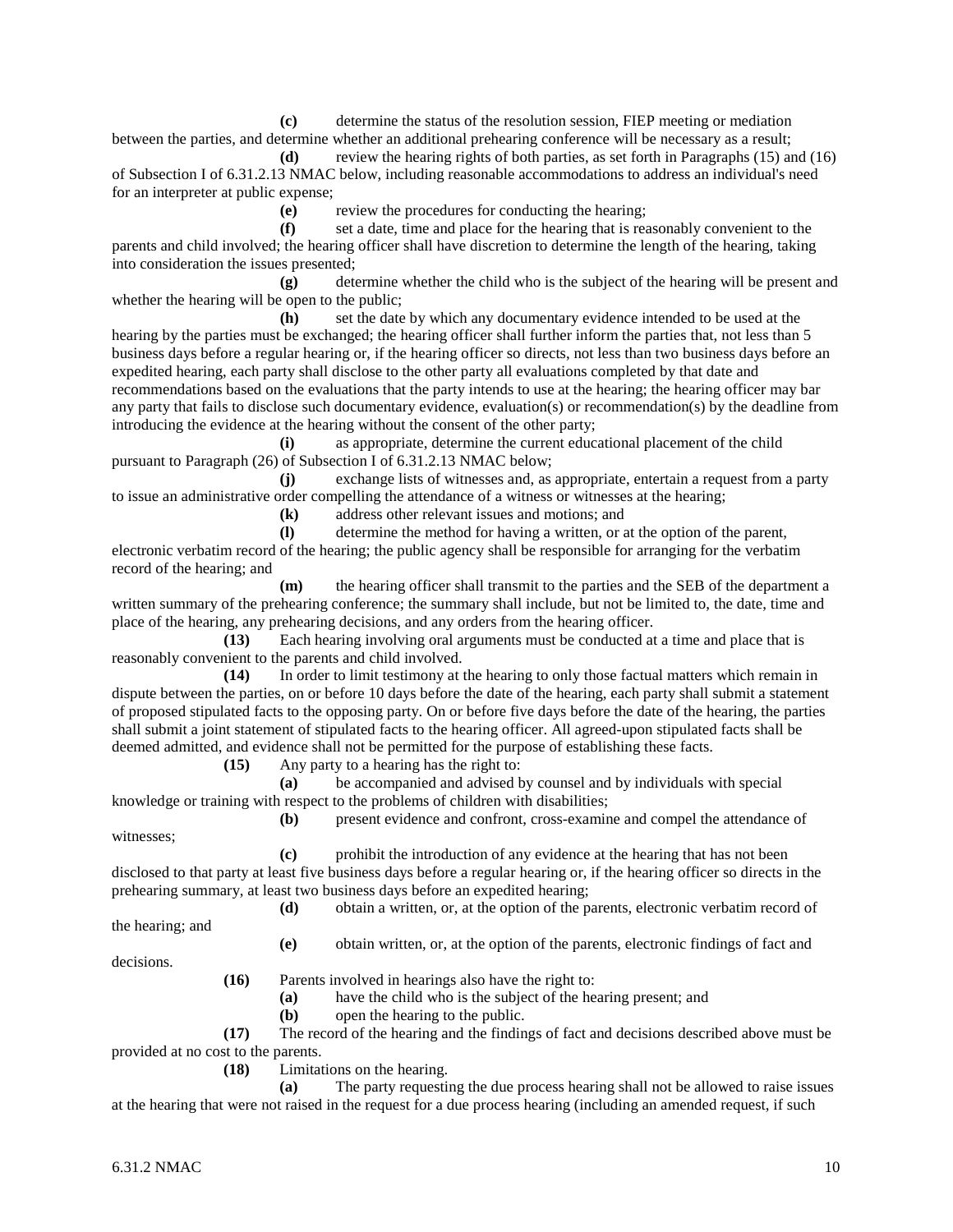amendment was previously permitted) filed under Paragraph (5) of Subsection I of 6.31.2.13 NMAC, unless the other party agrees otherwise.

**(b)** Timeline for requesting hearing. A parent or agency shall request an impartial due process hearing within two years of the date that the parent or agency knew or should have known about the alleged action that forms the basis of the due process request.

**(c)** Exceptions to the timeline. The timeline described in Subparagraph (b) of Paragraph (18) of Subsection I of 6.31.2.13 NMAC above shall not apply to a parent if the parent was prevented from requesting the hearing due to:

**(i)** specific misrepresentations by the public agency that it had resolved the problem that forms the basis of the due process request; or

**(ii)** the public agency's withholding of information from the parent that was required under this part to be provided to the parent.

**(19)** Rules for expedited hearings. The rules in Paragraphs (4) through (18) of Subsection I of 6.31.2.13 NMAC shall apply to expedited due process hearings with the following exceptions.

**(a)** The SEB of the department and the hearing officer shall ensure that a hearing is held within 20 school days of the date the request for hearing is received by the SEB, and a written decision is reached within 10 school days of the completion of the hearing, without exceptions or extensions, and thereafter mailed to the parties.

**(b)** The hearing officer shall seek to hold the hearing and issue a decision as soon as is reasonably practicable within the time limit described in Subparagraph (a) of Paragraph (19) of Subsection I of 6.31.2.13 NMAC above, and shall expedite the proceedings with due regard for any progress in a resolution session, FIEP meeting or mediation, the parties' need for adequate time to prepare and the hearing officer's need for time to review the evidence and prepare a decision after the hearing.

**(c)** The parties shall decide whether to convene a resolution session, FIEP meeting, or mediation before the commencement of an expedited hearing in accordance with Paragraph (8) of Subsection I of 6.31.2.13 NMAC, and are encouraged to utilize one of these preliminary meeting options. However, in the case of an expedited hearing, agreement by the parties to convene a resolution session, FIEP meeting or mediation shall not result in the suspension or extension of the timeline for the hearing stated under Subparagraph (a) of Paragraph (19) of Subsection I of 6.31.2.13 NMAC above. The timeline for resolution sessions provided in 34 CFR Sec.  $300.532(c)(3)$  shall be observed.

**(d)** Subparagraph (a) of Paragraph (6) of Subsection I of 6.31.2.13 NMAC relating to sufficiency of the request for the expedited due process hearing does not apply to expedited hearings.

**(e)** The hearing officer may shorten the timeline for the exchange of proposed stipulated facts between the parties as he deems necessary and appropriate given the circumstances of a particular case. The hearing officer may also shorten the timeline for providing agreed-upon stipulated facts to the hearing officer to two school days before the hearing.

**(f)** Decisions in expedited due process hearings are final, unless a party brings a civil action as provided in Paragraph (24) of Subsection I of 6.31.2.13 NMAC below.

**(20)** Decision of the hearing officer.

**(a)** In general. Subject to Subparagraph (b) of Paragraph (20) of Subsection I of 6.31.2.13 NMAC below, a decision made by a hearing officer shall be made on substantive grounds based on a determination of whether the child received a free appropriate public education (FAPE).

**(b)** Procedural issues. In matters alleging a procedural violation, a hearing officer may find that a child did not receive a FAPE only if the procedural inadequacies:

**(i)** impeded the child's right to a FAPE;

**(ii)** significantly impeded the parents' opportunity to participate in the decision-making process regarding the provision of a FAPE to the student; or

**(iii)** caused a deprivation of educational benefits.

**(c)** Rule of construction. Nothing in this paragraph shall be construed to preclude a hearing officer from ordering a public agency to comply with procedural requirements under this section.

**(21)** Rule of construction. Nothing in this Subsection I shall be construed to affect the right of a parent to file a complaint with the SEB of the department, as described under Subsection H of 6.31.2.13 NMAC.

**(22)** Modification of final decision. Clerical mistakes in final decisions, orders or parts of the record and errors therein arising from oversight or omission may be corrected by the hearing officer at any time on the hearing officer's own initiative or on the request of any party and after such notice, if any, as the hearing officer orders. Such mistakes may be corrected after a civil action has been brought pursuant to Paragraph (24) of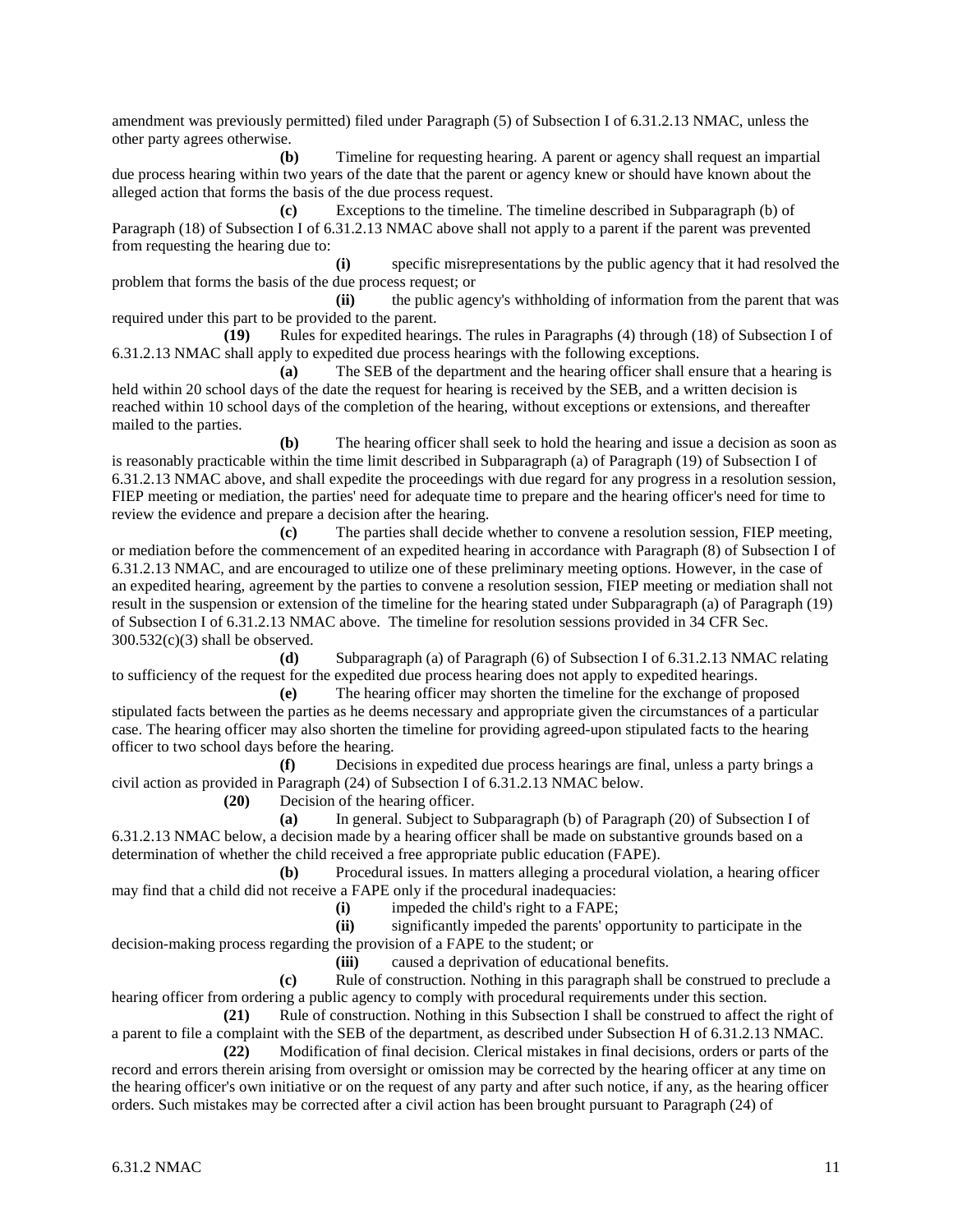Subsection I of 6.31.2.13 NMAC below only with leave of the state or federal district court presiding over the civil action.

**(23)** Expenses of the hearing. The public agency shall be responsible for paying administrative costs associated with a hearing, including the hearing officer's fees and expenses and expenses related to the preparation and copying of the verbatim record, its transmission to the SEB, and any further expenses for preparing the complete record of the proceedings for filing with a reviewing federal or state court in a civil action. Each party to a hearing shall be responsible for its own legal fees or other costs, subject to Paragraph (25) of Subsection I of 6.31.2.13 NMAC below.

**(24)** Civil action.

**(a)** Any party aggrieved by the decision of a hearing officer in an IDEA matter has the right to bring a civil action in a state or federal district court pursuant to 20 USC Sec. 1415(i) and 34 CFR Sec. 300.516. Any civil action must be filed within 30 days of the receipt of the hearing officer's decision by the appealing party.

**(b)** A party aggrieved by the decision of a hearing officer in a matter relating solely to the identification, evaluation, or educational placement of or services to a child who needs or may need gifted services may bring a civil action in a state court of appropriate jurisdiction within 30 days of receipt of the hearing officer's decision by the appealing party.

**(25)** Attorney fees.

**(a)** In any action or proceeding brought under 20 USC Sec. 1415, the court, in its discretion and subject to the further provisions of 20 USC Sec. 1415(i) and 34 CFR Sec. 300.517, may award reasonable attorney fees as part of the costs to:

(i) the parent of a child with a disability who is a prevailing party;<br>(ii) a prevailing public agency against the attorney of a parent who

**(ii)** a prevailing public agency against the attorney of a parent who files a request for due process or subsequent cause of action that is frivolous, unreasonable, or without foundation, or against the attorney of a parent who continued to litigate after the litigation clearly became frivolous, unreasonable, or without foundation; or

**(iii)** a prevailing public agency against the attorney of a parent, or against the parent, if the parent's complaint or subsequent cause of action was presented for any improper purpose, such as to harass, to cause unnecessary delay, or to needlessly increase the cost of litigation.

**(b)** Any action for attorney fees must be filed within 30 days of the receipt of the last administrative decision.

**(c)** Opportunity to resolve due process complaints. A meeting conducted pursuant to Subparagraph (a) of Paragraph (8) of Subsection I of 6.31.2.13 NMAC shall not be considered:

**(i)** a meeting convened as a result of an administrative hearing or judicial

action; or

**(ii)** an administrative hearing or judicial action for purposes of this

paragraph.

**(d)** Hearing officers are not authorized to award attorney fees.

**(e)** Attorney fees are not recoverable for actions or proceedings involving services to gifted children or other claims based solely on state law.

**(26)** Child's status during proceedings.

**(a)** Except as provided in 34 CFR Sec. 300.533 and Paragraph (4) of Subsection I of 6.31.2.13 NMAC, and unless the public agency and the parents of the child agree otherwise, during the pendency of any administrative or judicial proceeding regarding an IDEA due process request, the child involved must remain in his or her current educational placement. Disagreements over the identification of the current educational placement which the parties cannot resolve by agreement shall be resolved by the hearing officer as necessary.

**(b)** If the case involves an application for initial admission to public school, the child, with the consent of the parents, must be placed in the public school until the completion of all the proceedings.

**(c)** If a hearing officer agrees with the child's parents that a change of placement is appropriate, that placement must be treated as an agreement between the public agency and the parents for purposes of Subparagraph (a) of Paragraph (26) of Subsection I of 6.31.2.13 NMAC.

**J.** Surrogate parents and foster parents.

**(1)** Each public agency shall ensure that a qualified surrogate parent is appointed in compliance with 34 CFR Sec. 300.519 when needed to protect the rights of a child with a disability who is within the agency's educational jurisdiction. A surrogate parent need not be appointed if a person who qualifies as a parent under 34 CFR Sec. 300.30(b) and Paragraph (13) of Subsection B of 6.31.2.7 NMAC can be identified.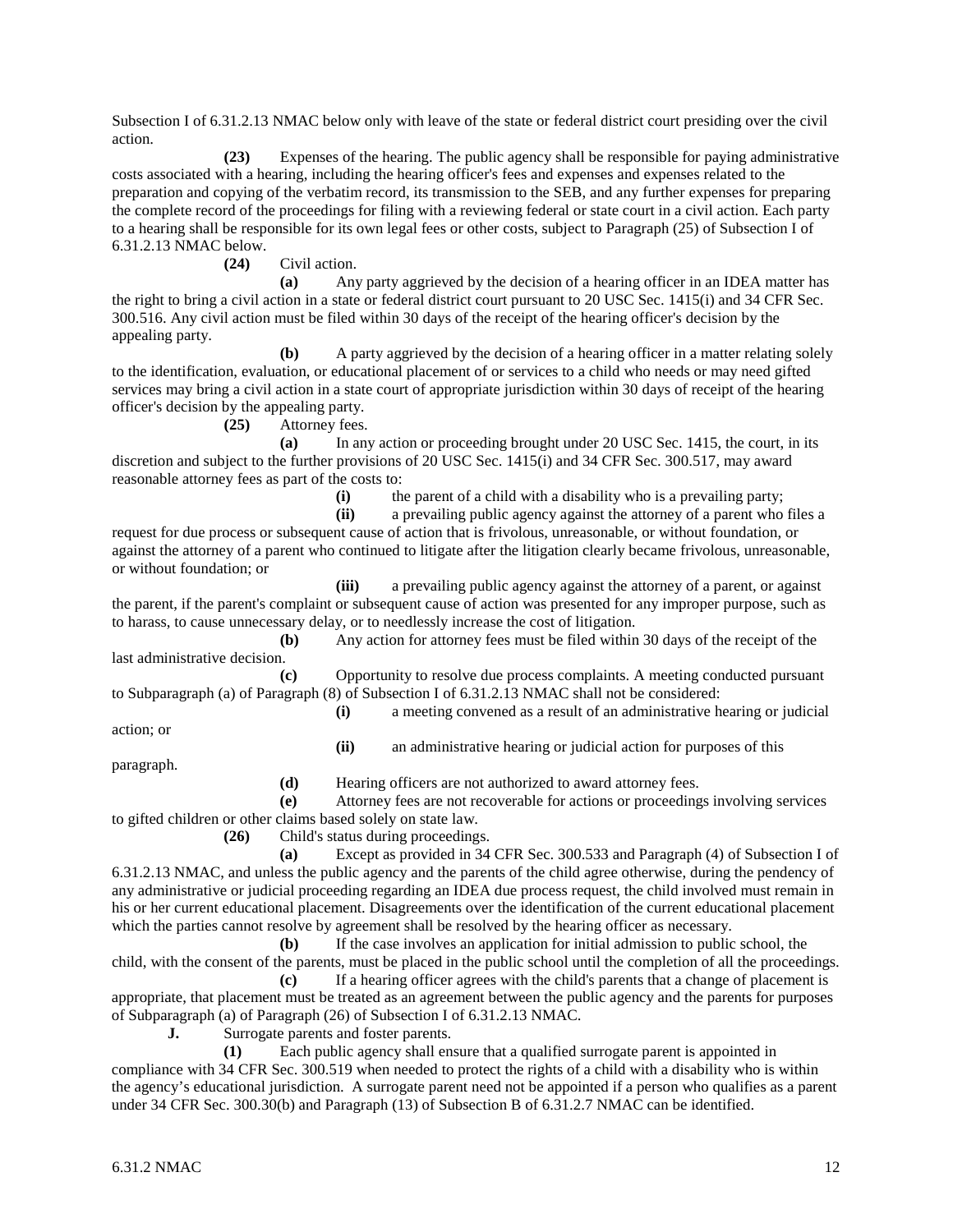**(2)** A foster parent who meets all requirements of 34 CFR Sec. 300.30 may be treated as the child's parent pursuant to that regulation. A foster parent who does not meet those requirements but meets all requirements of 34 CFR Sec. 300.519 may be appointed as a surrogate parent if the public agency that is responsible for the appointment deems such action appropriate.

**(3)** Pursuant to 34 CFR Sec. 300.519, a surrogate parent may represent the child in all matters relating to the identification, evaluation and educational placement of the child and the provision of FAPE to the child.

**K.** Transfer of parental rights to students at age 18.

**(1)** Pursuant to Secs. 12-2A-3 and 28-6-1 NMSA 1978, a person's age of majority begins on the first instant of his or her 18th birthday and a person who has reached the age of majority is an adult for all purposes not otherwise limited by state law. A guardianship proceeding under the probate code is the only way an adult in New Mexico can legally be determined to be incompetent and have the right to make his or her own decisions taken away. Public agencies and their IEP teams are not empowered to make such determinations under New Mexico law. Accordingly, pursuant to 34 CFR Sec. 300.520, when a child with a disability reaches age 18 and does not have a court-appointed general guardian, limited guardian or other person who has been authorized by a court to make educational decisions on the student's behalf or who has not signed a power of attorney as provided under New Mexico law:

**(a)** a public agency shall provide any notices required by 34 CFR Part 300 to the

**(b)** all other rights accorded to parents under Part B of the IDEA, New Mexico law or department rules and standards transfer to the child; and

rights.

child and the parents;

**(c)** the public agency shall notify the individual and the parents of the transfer of

**(2)** Pursuant to 34 CFR Sec. 300.320(c), each annual IEP review for a child who is 14 or older must include a discussion of the rights that will transfer when the child turns 18 and, as appropriate, a discussion of the parents' plans for obtaining a guardian before that time. The IEP of a child who is 14 or older must include a statement that the child and the parent have been informed of the rights that will transfer to the child at age 18.

**L.** Confidentiality of information.

**(1)** Confidentiality requirements. Each public agency collecting, using or maintaining any personally identifiable information on children under Part B of the IDEA shall comply with all applicable requirements of 34 CFR Secs. 300.610-300.626, and the Family Educational Rights and Privacy Act, 34 CFR Part 99.

**(2)** Parental rights to inspect, review and request amendment of education records. Each public agency shall permit parents or their authorized representatives to inspect and review any education records relating to their children that are collected, maintained or used by the agency under Part B of the IDEA pursuant to 34 CFR Sec. 300.613. A parent who believes that information in the education records is inaccurate or misleading or violates the privacy or other rights of the child may request the agency that maintains the information to amend the information pursuant to 34 CFR Sec. 300.618 and shall have the opportunity for a hearing on that request pursuant to 34 CFR Secs. 300.619-300.621 and 34 CFR Sec. 99.22.

**(3)** Transfer of student records.

**(a)** Pursuant to 34 CFR Sec. 99.31(a)(2), an educational agency may transfer child records without parental consent when requested by another educational agency in which a child seeks or intends to enroll as long as the sending agency has included the proper notification that it will do so in its required annual FERPA notice to children and parents. In view of the importance of uninterrupted educational services to children with disabilities, each New Mexico public agency is hereby directed to include such language in its annual FERPA notice and to ensure that it promptly honors each proper request for records from an educational agency that has become responsible for serving a child with a disability.

**(b)** State-supported educational programs and the educational programs of juvenile or adult detention or correctional facilities are educational agencies for purposes of the Family Educational Rights and Privacy Act (FERPA) and are entitled to request and receive educational records on children with disabilities on the same basis as local school districts. Public agencies shall promptly honor requests for records to assist such programs in providing appropriate services to children within their educational jurisdiction.

**(c)** Pursuant to 34 CFR Sec. 99.34(b), an educational agency that is authorized to transfer student records to another educational agency without parental consent under Sec. 99.31(a)(2) may properly transfer to the receiving agency all educational records the sending agency maintains on a child, including medical,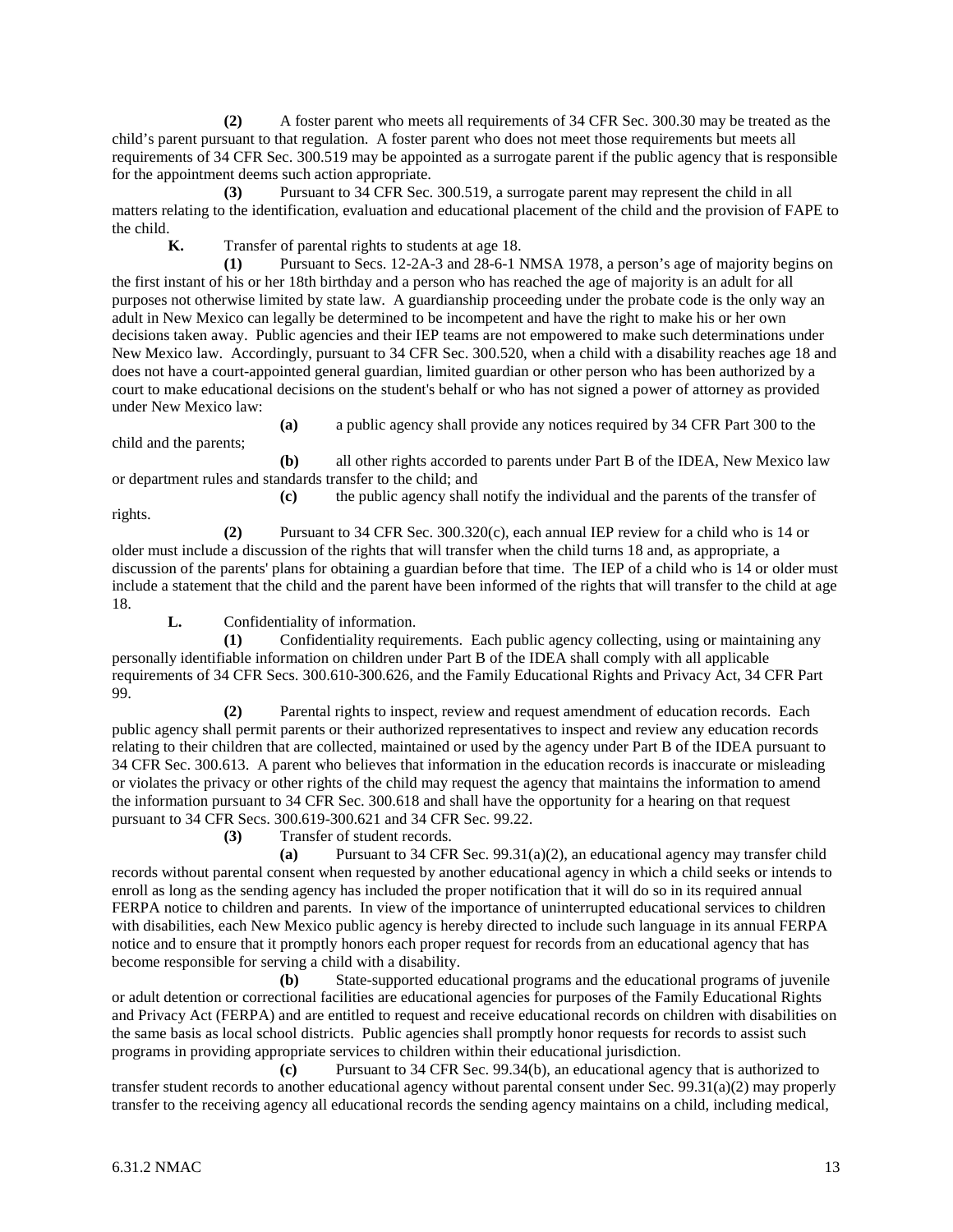psychological and other types of diagnostic and service information which the agency obtained from outside sources and used in making or implementing educational programming decisions for the child.

**(d)** Pursuant to Paragraph (3) of Subsection E of 6.29.1.9 NMAC, 34 CFR Sec. 300.229 and the federal No Child Left Behind Act at 20 USC 7165, any transfer of educational records to a private or public elementary or secondary school in which a child with disabilities seeks, intends, or is instructed to enroll must include the following:

for all students;

**(i)** transcripts and copies of all pertinent records as normally transferred

**(ii)** the child's current individualized education program with all supporting documentation, including the most recent multidisciplinary evaluations and any related medical, psychological or other diagnostic or service information that was consulted in developing the IEP; and

expulsions of the child.

**(iii)** disciplinary records with respect to current or previous suspensions or

**(4)** Parental refusals of consent for release of information. If parental consent is required for a particular release of information regarding a child with a disability and the parent refuses consent, the sending or receiving public agency may use the impartial due process hearing procedures specified in Subsection I of 6.31.2.13 NMAC to determine if the information may be released without parental consent. If the hearing officer determines that the proposed release of information is reasonably necessary to enable one or more public agencies to fulfill their educational responsibilities toward the child, the information may be released without the parent's consent. The hearing officer's decision in such a case shall be final and not subject to further administrative review.

**(5)** Destruction of information.

**(a)** Pursuant to 34 CFR Sec. 300.624, each public agency shall inform parents when personally identifiable information collected, maintained, or used under 34 CFR Part 300 is no longer needed to provide educational services to the child. As at other times, the parents shall have the right to inspect and review all educational records pertaining to their child pursuant to 34 CFR Sec. 300.613. The information must be destroyed at the request of the parents or, at their option the records must be given to the parents. When informing parents about their rights to destruction of personally identifiable records under these rules, the public agency should advise them that the records may be needed by the child or the parents for social security benefits and other purposes.

**(b)** If the parents do not request the destruction of personally identifiable information about their children, the public agency may retain that information permanently. In either event, a permanent record of a student's name, address and phone number, grades, attendance record, classes attended, grade level completed, and year completed may be maintained without time limitation. Additional information that is not related to the student's IDEA services may be maintained if allowed under 34 CFR Part 99.

**(6)** Educational records retention and disposition schedules.

**(a)** Definitions as used in this paragraph:

**(i)** "destruction" means physical destruction or removal of personal identifiers from educational records so that the information is no longer personally identifiable; and

**(ii)** "educational records" means the type of records covered under the definition of "educational records" in 34 CFR Part 99 of the regulations implementing the Family Educational Rights and Privacy Act of 1974, 20 USC 1232g (FERPA).

**(b)** Pursuant to 1.20.2.102 NMAC, the public agency must notify the parents that the public agency must retain specific information for five years to include:

- **(i)** most recent IEP;
- most recent 2 years child progress reports or referral form;
- **(iii)** related services reports;
- **(iv)** summary of academic achievement and functional performance;
- **(v)** parent communication;
- **(vi)** agency community action;
- **(vii)** writing sample; and
- **(viii)** staff reports on behavior.

**(c)** Federal regulation and department rules require public agencies to inform parents of proposed destruction of special education records (34 CFR Sec. 300.624 and Paragraph (5) of this subsection).

**(d)** Pursuant to 34 CFR Sec. 300.624, the information must be destroyed at the request of the parents. However, a permanent record of a child's name, address and phone number, his or her